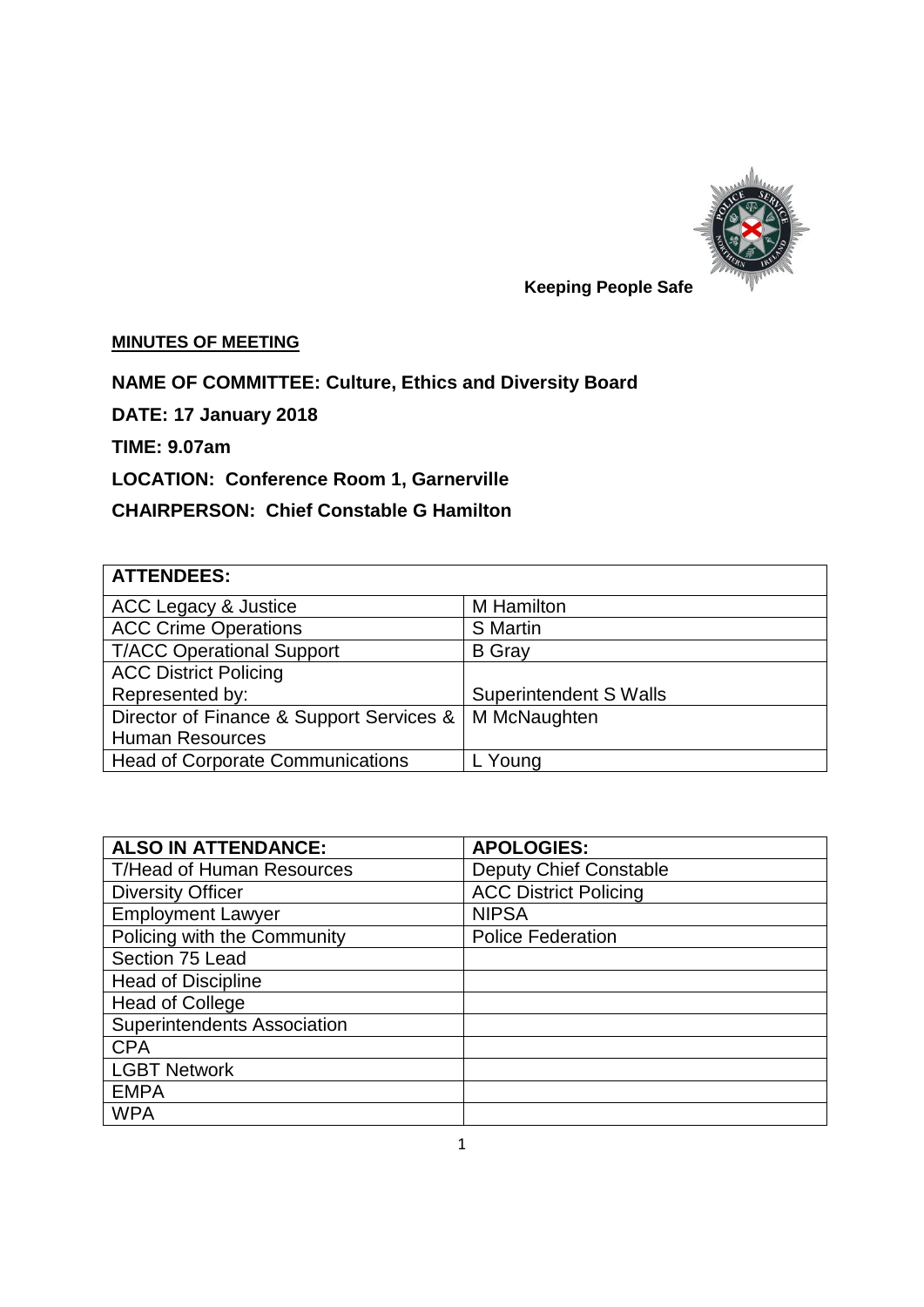| University of Ulster |  |
|----------------------|--|
| Queen's University   |  |
| Committee Manager    |  |
| Command Secretariat  |  |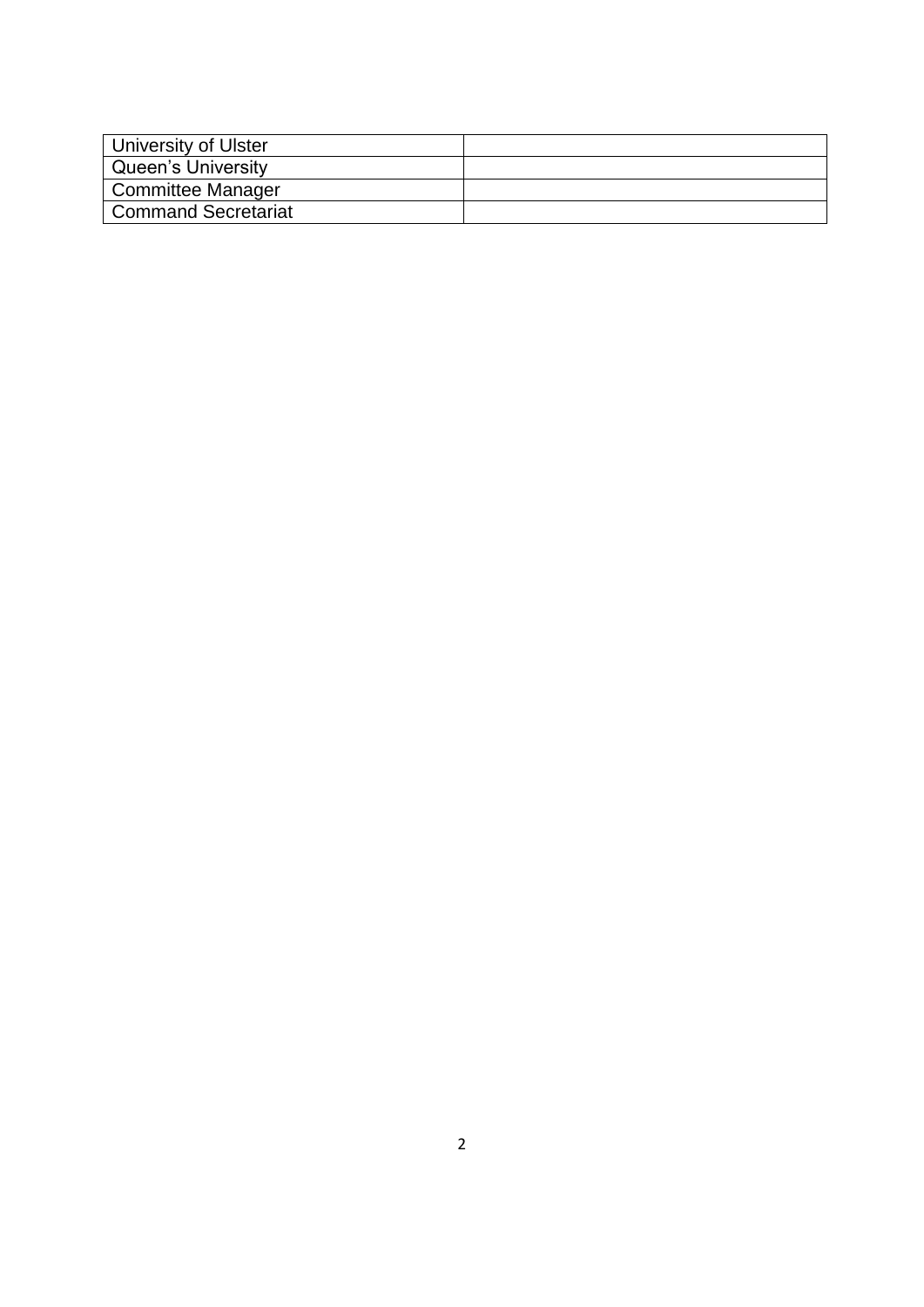### **1. Welcome and Apologies**

The Chief Constable opened the meeting and welcomed the members in attendance.

A quorum was confirmed.

## **2. Declaration of Conflict of Interests**

The Chief Constable stated that as per decision taken at Service Executive Board on 18 January 2017, in line with good corporate governance practice as set out by the NI Audit Office, members and any persons in attendance were to declare any conflict of interest with any items on the agenda and these were to be recorded in the minutes.

No issues were raised.

## **3. 3. Minutes and Actions from previous meeting**

The minutes from the meeting on 13 November 2017 were approved.

#### **4. Action Register**

The action register was reviewed and completed actions were noted.

Any ongoing actions were noted and will be brought to a future CEDB for update.

# **5. Tactical Group Updates**

## **Employee Engagement and Wellbeing Group – Y Cooke**

T/Head of HR provided an update on the areas of work within the Employee Engagement and Wellbeing Group. This included updates on the relaunch of the 'Tell Us' scheme at the end of January 2018 and the anticipated Callsign article to communicate the results of the Durham survey. Work is also scheduled to develop an action plan for the findings of the Durham survey. T/Head of HR also provided an update on the flexible working scheme since it was launched on 20 November 2017 and clarified how the local and central panels work to consider applications for flexible working which ensure fairness and consistency throughout the organisation.

## **Policing With Community (PWC) Update – T/Superintendent PWC**

T/Superintendent PWC provided an update on the PWC project since the last meeting. Discussion focused on community empowerment. A University of Ulster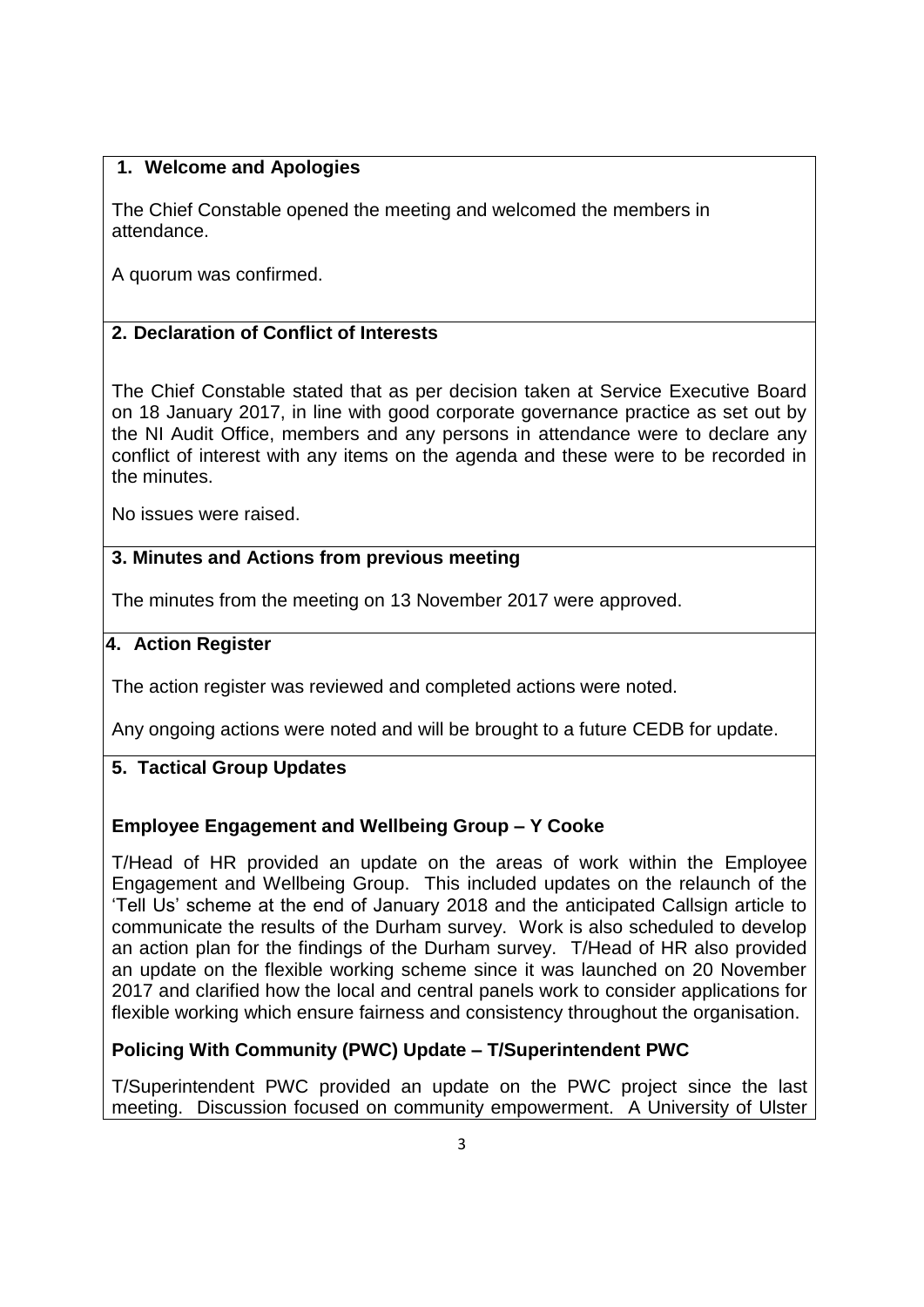lecturer informed the meeting of research which had been commissioned out of a CJNI report that captured the views of local Commanders and recorded an evaluation of local accountability structures. This research had been completed but the NIPB were unable to advance the recommendations in the research report due to the lack of a fully functioning Policing Board.

Action - Speak with NIPB Chief Executive regarding a mechanism for advancing the research completed by University of Ulster – Committee Manager.

T/Superintendent PWC provided an update to the members on funding from Fresh Start which concentrated on capturing community voice and had been made available to local commanders.

The University of Ulster lecturer updated the meeting that Community Assets research would also be completed in the next 6-8 weeks.

EMPA representative queried how PSNI were sure that they were aware of all communities. T/Superintendent PWC explained how to access NISRA data on Police systems and added that this information was available to all officers and staff.

T/Superintendent PWC concluded his update with reporting on the uptake of the Open University Modules and the development of further modules.

#### **Professional Standards Discipline Working Group – ACC L&J**

ACC Legacy and Justice updated the meeting on the work that had been carried out by the tactical group since the last meeting in November 2017. The 3 risks were reported as data misuse, abuse of authority for sexual gain and inappropriate associations. A discussion took place around the increased use of WhatsApp groups by Police officers and the associated risks. The merits of proactively publishing the professional boundaries service instruction were discussed. It was decided that internal communication should be completed and followed up with normal publication through the publications scheme. If the tactical group thought any further communication was necessary it should be brought through a proposal to the CEDB meeting.

The Chief Constable queried the high proportion of grievances brought by Police Staff and asked the T/Head of HR to conduct further analysis of the grievance information provided to ascertain themes.

Action - conduct further analysis of the grievance information submitted by Police Staff to ascertain themes – T/Head of HR.

The members availed of a break from 10.35am – 10.50am

#### **Positive Action Group – ACC OSD**

ACC OSD discussed the draft Terms of Reference for the Positive Action Group which had previously been circulated. The members list was discussed and it was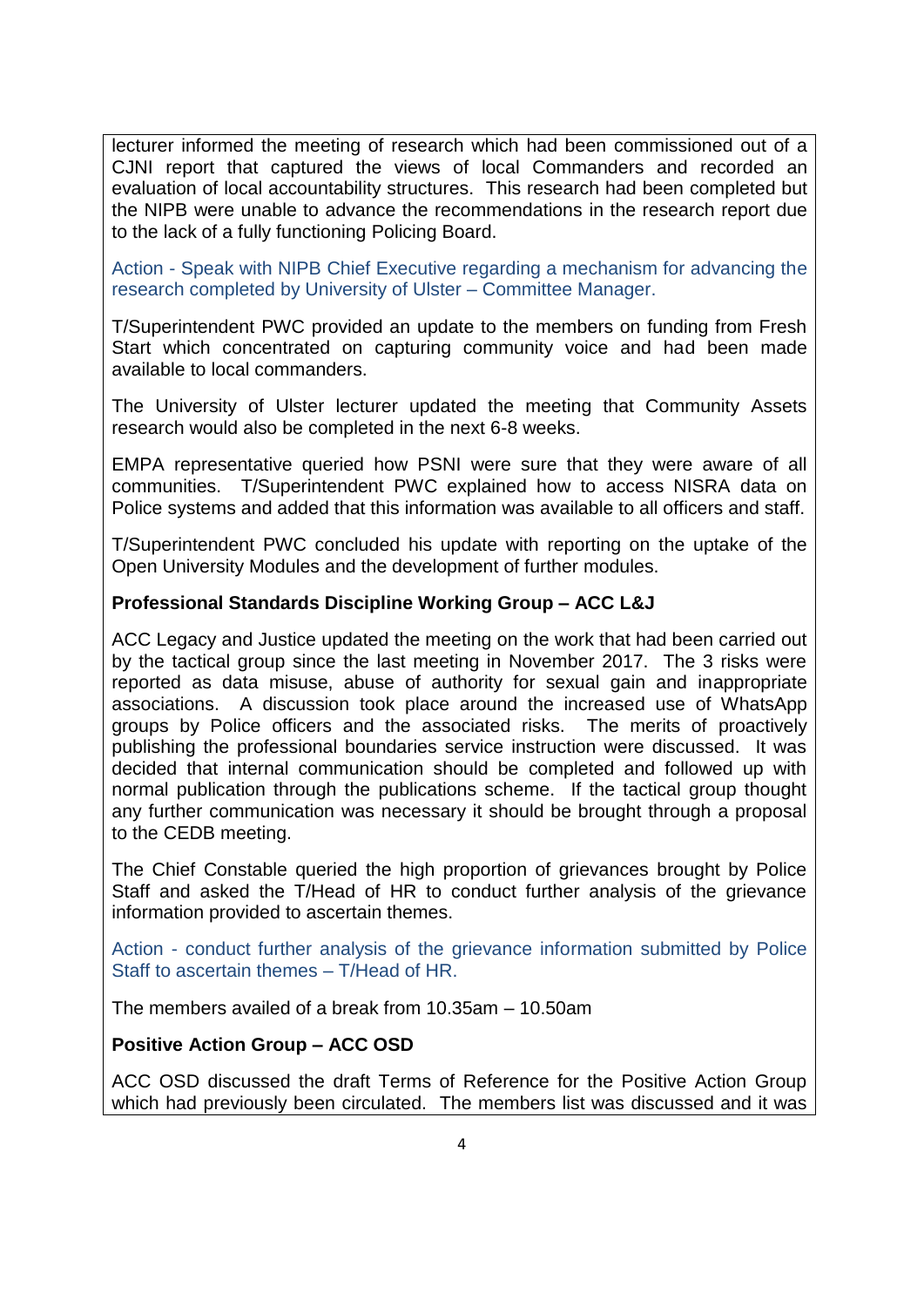agreed that a representative from Crime Operations should be considered. It was established that District Policing was appropriately represented by members performing dual roles.

Members were updated on work that had been done to date to address specific specialist recruitment processes and consideration which had been given to changing the pathway in an effort to address under representation.

The actions which align to the Equality, Diversity and Good Relations Scheme (EDGRS) were discussed and it was agreed that there was no duplication between the Positive Action Group and the EDGRS.

#### **6. Governance Papers for Discussion/Decision**

#### **Creation of Professional Standards Identity – ACC L&J**

The proposal for the change of name of Chief Superintendent Justice to Chief Superintendent Professional Standards was agreed.

#### **In Service Vetting – ACC L&J**

A brief discussion took place with regards to the In Service Vetting paper which had previously been circulated. It was established that the In Service Vetting proposal mirrored the College of Policing Vetting Codes of Practice and should be adopted. T/Chief Superintendent Discipline Branch highlighted that in order to fully implement the proposal an increase of staff would be required. The staff increase was not agreed at the meeting but should be brought forward through Priority Based Resourcing (PBR).

#### **Ethical Panel Discussion Paper – ACC L&J**

ACC L&J outlined the details in the ethical panel discussion paper which had previously been circulated. A discussion ensued on the merits of establishing an independent ethics committee. This discussion included the fact that our diversity meetings had undergone a significant change over the past 6 months and this new format felt closer to the structures which were required. It was believed that his new format should be given a chance to bed in before embarking on further changes. It was therefore decided that there was no need for an independent ethics committee but rather the Culture, Ethics and Diversity Board (CEDB) would perform this role. It was suggested that any ethical issues would be dealt with at the existing Professional Standards Governance Board (PSGB) Tactical Group and raised to the CEDB as necessary.

It was decided the PSGB should change the title of the group to include ethics and this should be reflected in the Terms of Reference.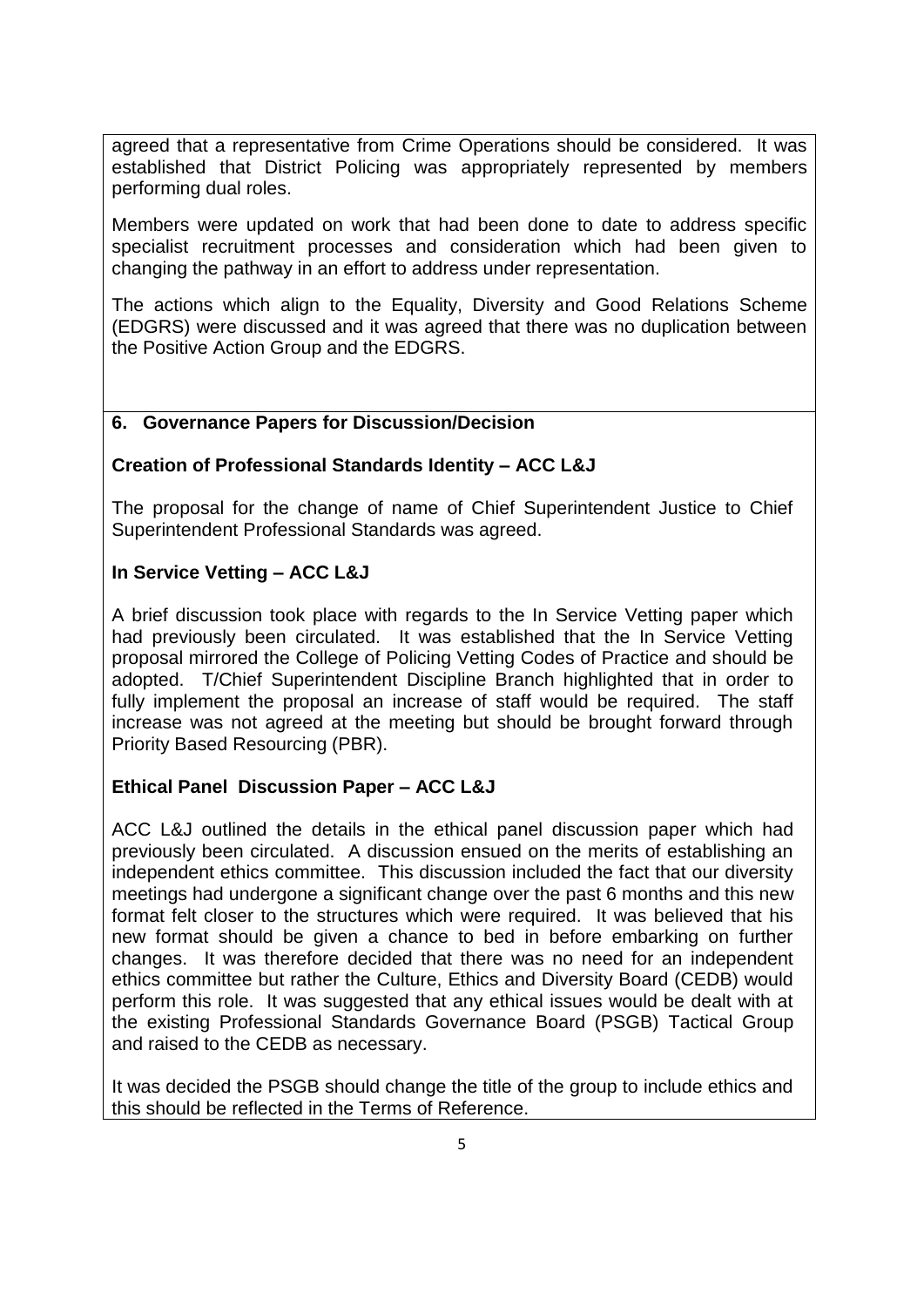To ensure the correct level of independence, challenge and influence from the CEDB it was decided that representatives from the existing independent nonexecutive directors for the PSNI should be added to the attendee group and the terms of reference reflect this change.

Action - Change title of tactical group and terms of reference to include ethical issues – ACC L&J

Action – Invite non-executive independents directors to join the existing CEDB and reflect purpose and change in the Terms of Reference – Committee Manager.

## **7. Discussion Topic – Victimisation**

The employment lawyer provided a definition of victimisation as:

"When someone treats you badly or subjects you to a detriment because you complain about discrimination or help someone who has been the victim of discrimination."

Three recent cases of victimisation were outlined and the background and learning points from each was provided. The provision of appropriate support for line managers and victims was explored. Queen's University lecturer informed the meeting about research which had been conducted on the benefits of providing resilience around the times when individuals and organisations mount of which grievances is one.

Action – obtain a copy of the research conducted about the benefits of resilience training from QUB lecturer and circulate to attendees – Committee Manager.

Action – ACC Legacy and Justice - Coordinate a consolidated paper for presentation at next CEDB which includes:

- Outline of current mediation provision and proposals for training
- Leadership training which incorporates enabling difficult conversations
- 'Wrap around support' how PSNI support individuals during and after grievance process

## **8. Equality, Diversity and Good Relations Update – PWC**

Section 75 lead provided an update on the EGDRS. The scheme is being printed and will launch through a Policenet article in January 2018 and will be supported by a communication plan. The action plans had been endorsed by the equality commission.

It was decided that the EDGRS would be monitored through the tactical groups